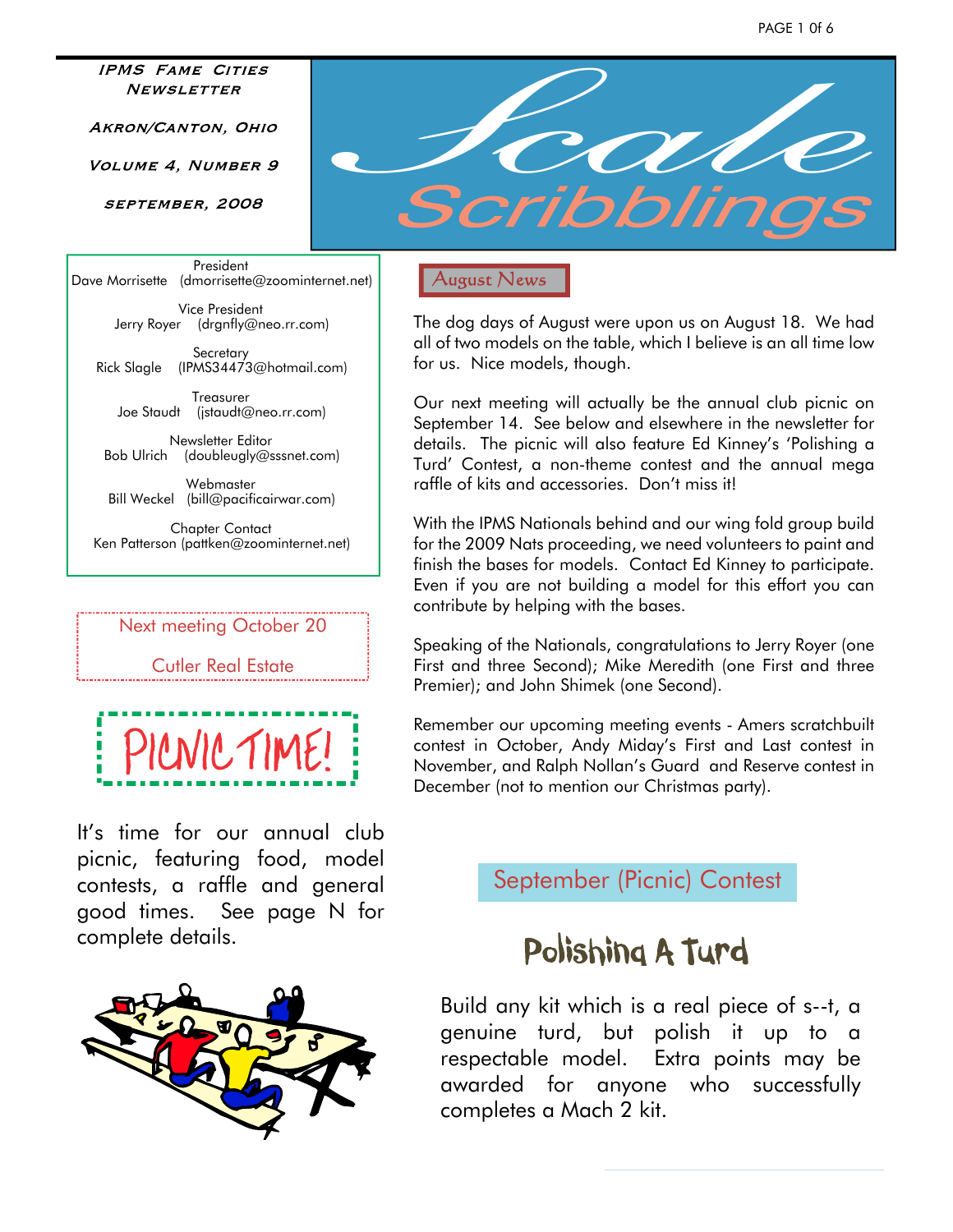# *Scale*

September 2008 Vol 4, Number 9







Al Hubert Revell 1/72 Bf109-K-4





Steve Dottavio1/6 Scale God of Thunder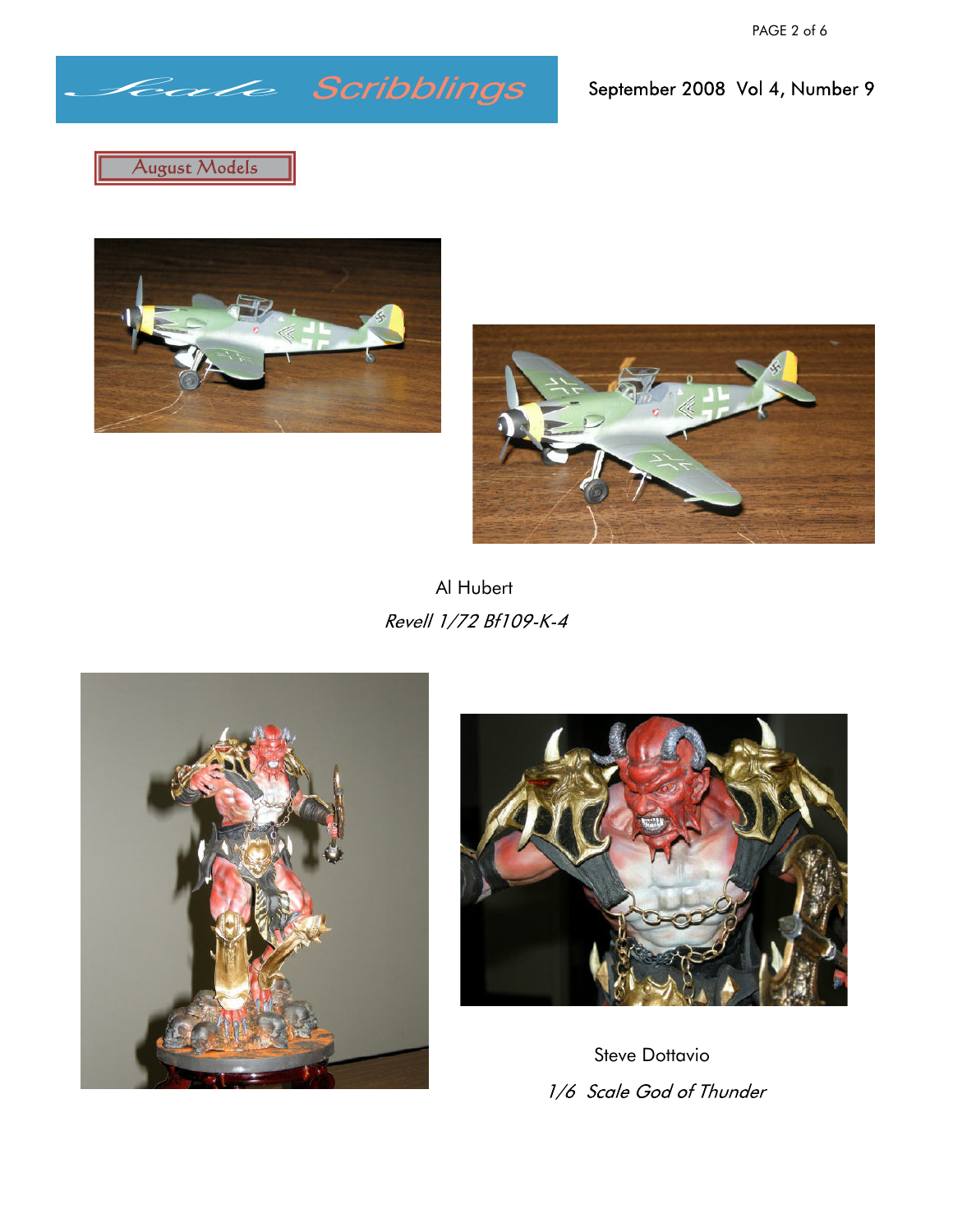PAGE 3 of 6



September 2008 Vol 4, Number 9

# IPMS FAME CITIES ANNUAL FAMILY PICNIC

SUNDAY, SEPTEMBER 14, 2008  $1:00$  PM



### 2001 GLENMONT DRIVE N.W. **CANTON, OHIO**

Bring your spouse, significant other, children, grandchildren - this is a family event.

We ask that you bring a covered dish, salad, vegetable, dessert or whatever your favorite food may be to share with the club.

The club will provide pulled pork sandwiches, chicken, chips, soft drinks and plates.

## DON'T FORGET - THERE WILL BE A LARGE RAFFLE SPONSORED BY THE CLUB WITH LOTS OF GOODIES.

## ALSO FEATURED THIS YEAR IS ED KINNEY'S 'POLISH A TURD' CONTEST - SEE PAGE ONE FOR DETAILS.

# THIS IS A RAIN OR SHINE DAY - WE HAVE LOTS OF ROOM

DIRECTIONS: From the North or South take I-77 south to the Everhard Road/ Belden Village exit. Turn right on Everhard, go to the first traffic light (Dressler Road) and turn left. Follow Dressler south through the next four traffic lights. The fourth light is the intersection of Dressler Road and Hills and Dales Road. Balley's Spa will be on your left. Continue straight through this light (the street name changes to Woodlawn). When you pass the Aultman Care Building and Woodlawn Village the next street on your right is Lawndale (there is a white fence on the southwest corner). Turn right, then right again at the stop sign, and immediately follow the road as it jogs left. Follow Lawndale to the next stop sign (this is Glenmont Street). Turn left on Glenmont to 2011 Glenmont (seventh house on the right.)

From the East or West, take Hills and Dales Road to the light at Bally's and turn south on Woodlawn, or take West Tuscarawas/Lincoln Way to Woodlawn and turn north. From this point follow the directions above.

Lost - call 330 477-6622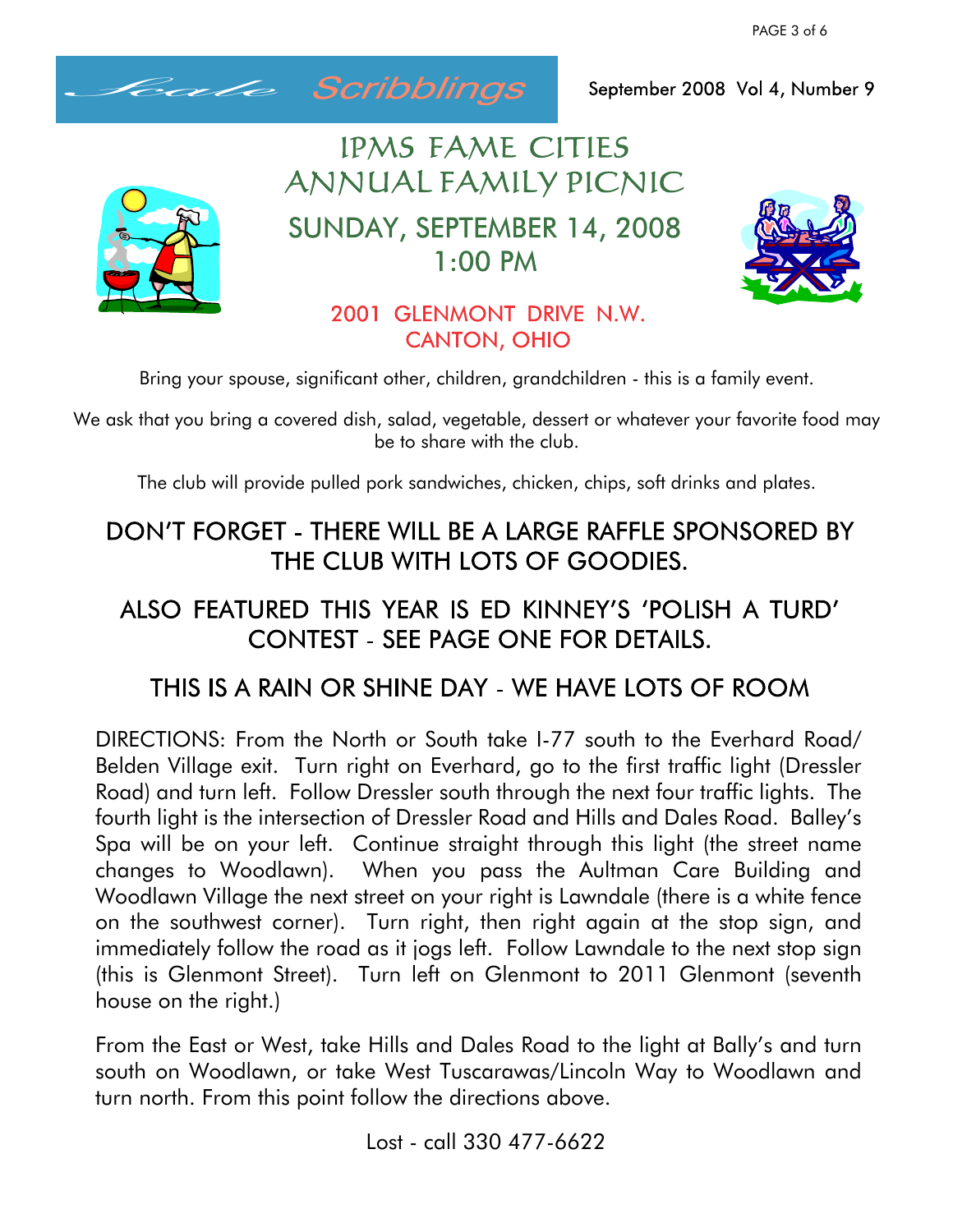

#### September 2008 Vol 4, Number 9

By Joe Staudt

MSRP \$109.95

Dragon 1/16 Kubelwagon Type 82



During World War II, America had the Jeep, and Germany had the Kubelwagen. Like the Jeep, it was (arguably) ugly, but it was versatile, reliable, and it got the job done. Dragon has recently released a 1:6 scale kit of this vehicle, and I had the opportunity to try it out.

The first thing one notices about this kit is that it is big. Really, really big. The box itself is two feet long, almost a foot wide, and 9 inches high; the finished product is somewhat larger than that in all dimensions. To put it into perspective, Barbie dolls…er, I mean, G.I. Joe action figures…will fit in this thing. Some of the larger pieces would only fit in my deep sink (for washing) on the diagonal, and I had to take the body and chassis out to the garage for painting because they wouldn't fit

in my paint booth. I had to use my workbench to do most of the building because my model table was too small. I used every last drop of 2 cans of Gunship Gray spray paint on this kit, and could have used a third.

Once you get past the sheer size and start looking at the contents of the box, you find a kit consisting of over 160 pieces, including soft vinyl tires, metal axle, tie rod, and steering gear, and a cloth top. All the plastic is molded in a light gray, except for the windshield and headlight lenses, which are clear. A sheet of Mylar stickers for the mirror and a sheet of decals round out the parts list. Another nice addition is a pair of already-finished canteens, which look quite realistic.

The large instruction sheet consists of numerous black-and-white photos of the model in various stages of assembly, with numbers, letters, blue highlighting, and arrows identifying the parts, their placement, and a rough assembly order. While the pictures are sharp and clear, the fact that the model being photographed was unpainted left all the pictures a uniform gray, making details difficult to pick out. Some well-done line drawings might have made things a bit clearer. Also, there is very little text on the sheet beyond the basic warnings and decal application instructions. I realize that identifying parts in six different languages is asking a bit much, but given the uniqueness of the subject, it would be nice to know what some of these pieces are supposed to be.

Speaking of the decals, I tried following the directions, soaking them in water for 20 seconds and then waiting for them to release. No luck, so I soaked them for another 20 seconds. Then 30 seconds. Then a minute. After about 5 minutes I took a closer look at the decals and realized that they were actually stickers.

Fortunately, the decal I was working on had a duplicate, so I was not out of luck. Once I figured this out, the stickers went on quite nicely, although they are a bit thick.

Aside from the decals, assembly is pretty straightforward. Most of the pieces went together without a hitch. Pegs fit nicely into holes (most of the time), and everything fits where it belongs. There was almost no flash, but there were plenty of mold parting lines, many in rather obvious places. Also, the points where the parts attached to the sprues were often quite large. I realize this has at least a little to do with the amount of plastic that has to be injected through the molds, but it does make parts cleanup a bit of a chore.

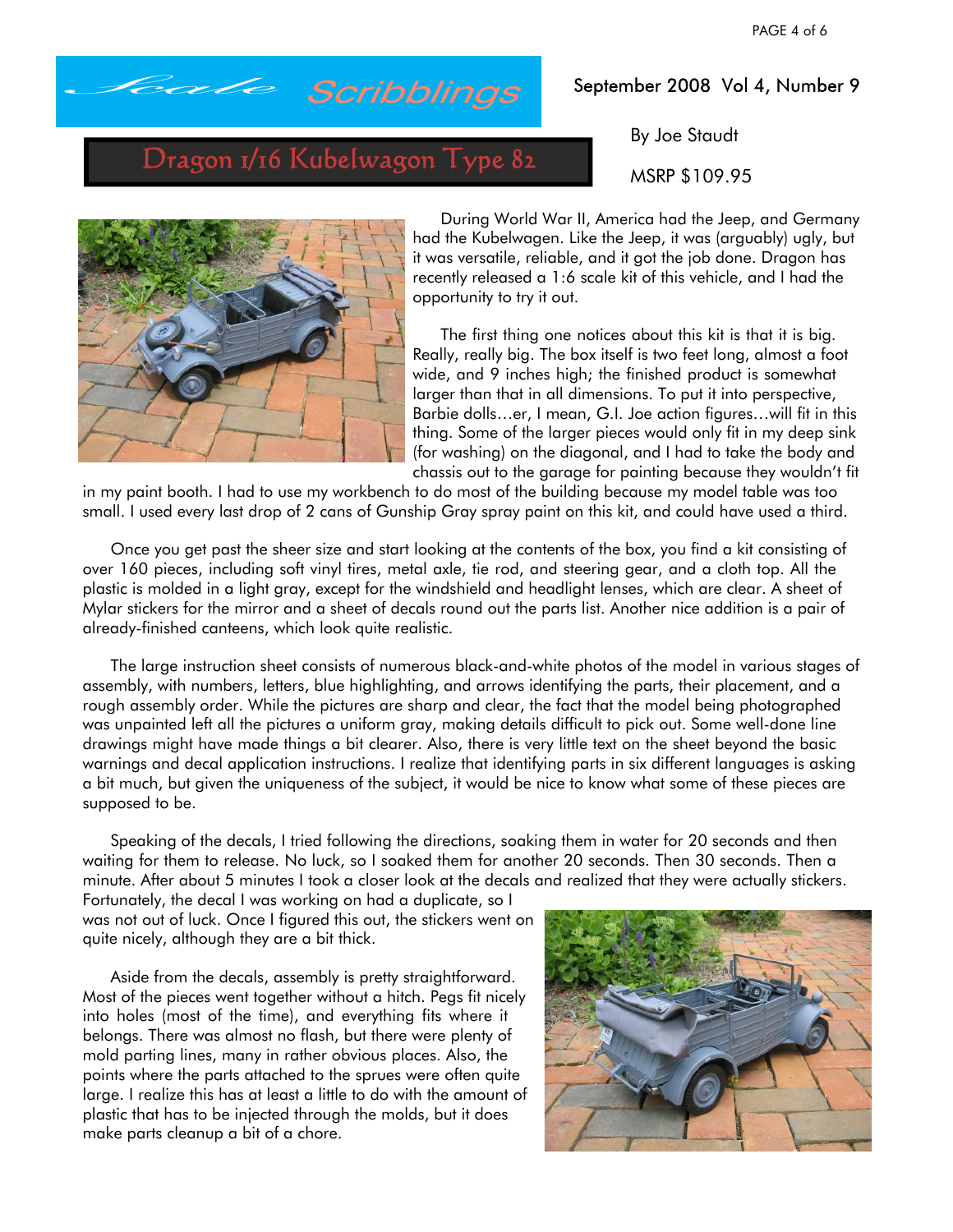September 2008 Vol 4, Number 9

# *Scale*



At this point, I should probably mention that I am a car modeler, and this is only about the second military kit I've ever built. As a car modeler, I've come to expect certain levels of detail and working features in kits of various sizes. At this large scale, those expectations are quite high, and were not always met. Maybe military modelers have different expectations, but here are my impressions.

First of all, I liked the working features: steerable front wheels connected to the steering wheel, a pivoting windshield, and opening doors with working door latches. These things rate high on the coolness scale. The folded cloth top is also a nice touch, and pretty

much required at this large scale. It would have been even cooler if the top mechanism had been designed to be operable, but that may be pushing it.

The detailing was a mixed bag. On the one hand, everything is molded cleanly and crisply, with plenty of details. On the other hand, there are also places where a little more realism was expected and not found.

For example, although the hood is molded as a separate panel and the walls of the engine compartment are provided, there is no engine; in fact, there is also no provision for hinging the hood, although that would

probably not be difficult for a scratchbuilder to overcome. But to my mind, kits of this size should have an engine. The floorboard grids (think wooden pallets) are molded into the floor pan, and seem a bit too thin. Although they were easy to detail paint, the floorboards would have looked more realistic at this large scale if they had been cast as separate pieces. The front seats have nice texture, and the seatbacks do a good job representing the metal frames, but the backs slide into the fronts rather than mating up to them. This leaves a sharp, plastic-looking edge instead of something that looks like a padded seat. Where parts mount to the body, such as the headlights and side mirrors, the mounting pegs can easily be seen poking through inside or under the body. And finally, the windshield and frame are cast as a single piece of



clear plastic, which makes masking and painting a real trick. I realize that on small-scale subjects this can be a necessity for the sake of realism, but at this scale I feel a separate frame would have been a better way to go.

Despite these complaints, I have to admit that the kit built up well and was mostly fun to put together. I say mostly, because I ran into a few problems along the way due to mistakes or lack of clarity in the instructions. I'd like to go over some of these here, in the hopes that other modelers will be able to avoid making at least some



of my mistakes.

First, in step 4 of the instructions, parts KL2 and KR2 (parts of the exhaust system) are mislabeled. Mixing them up will cause difficulties later.

Next, in step 7, the detail of the installed steering column shoes the steering gear on the wrong side of the rack attached to the tie rod. Assembling as shown (like I did) will result in the steering wheel NOT being able to turn the front tires. The steering wheel will also be too close to the windshield.